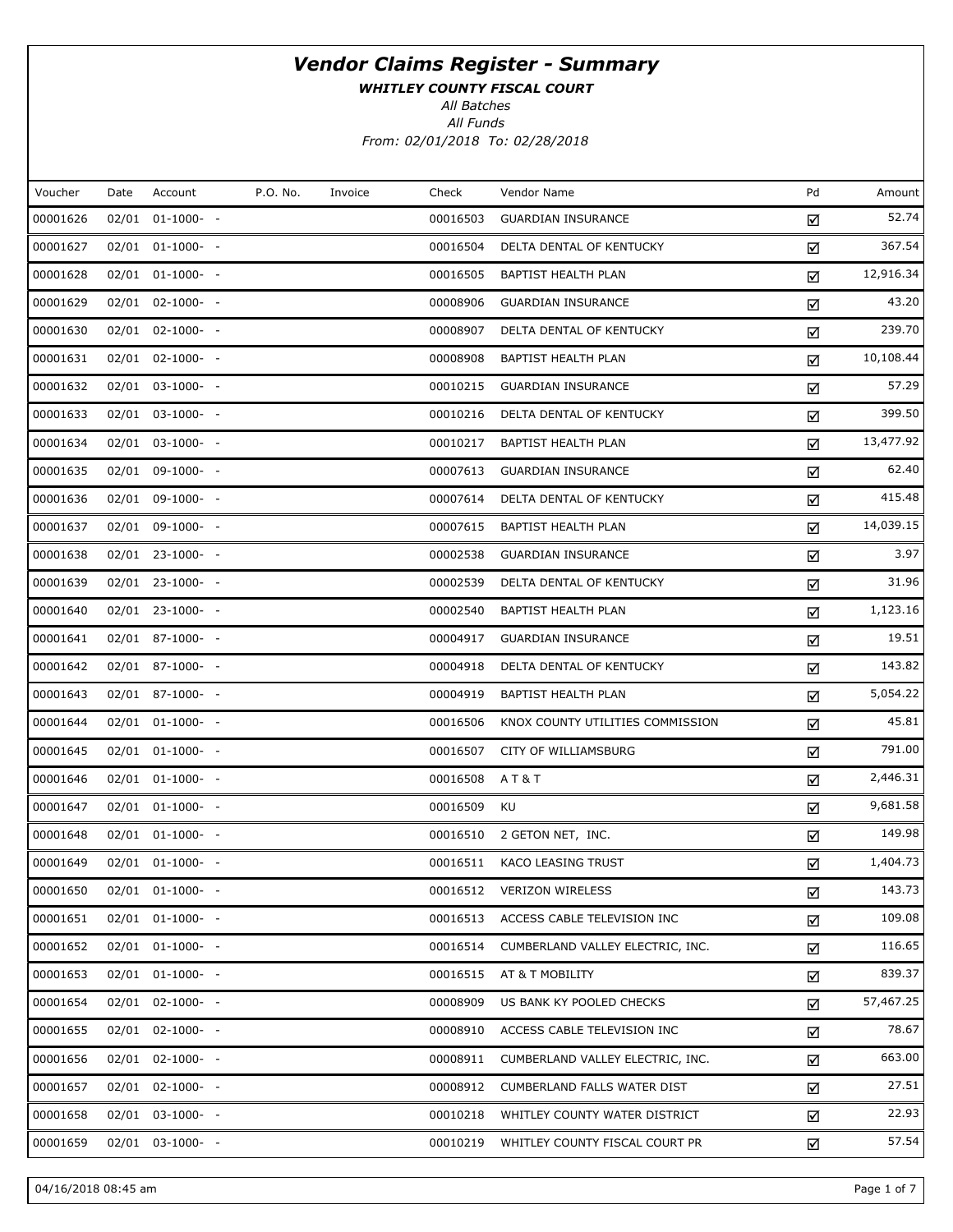WHITLEY COUNTY FISCAL COURT

All Batches

All Funds From: 02/01/2018 To: 02/28/2018

| Voucher  | Date  | Account               | P.O. No. | Invoice | Check    | Vendor Name                          | Pd | Amount    |
|----------|-------|-----------------------|----------|---------|----------|--------------------------------------|----|-----------|
| 00001660 |       | $02/01$ $03-1000$ - - |          |         | 00010220 | AT&T                                 | ☑  | 180.53    |
| 00001661 |       | $02/01$ $03-1000$ - - |          |         | 00010221 | KU                                   | ☑  | 4,917.97  |
| 00001662 |       | $02/01$ $03-1000$ - - |          |         | 00010222 | KELLWELL FOOD MANAGEMENT             | ☑  | 30,631.63 |
| 00001663 |       | $02/01$ 09-1000- -    |          |         | 00007616 | CUMBERLAND FALLS WATER DIST          | ☑  | 218.88    |
| 00001664 |       | $02/01$ 09-1000- -    |          |         | 00007617 | US BANK KY POOLED CHECKS             | ☑  | 4,884.72  |
| 00001665 |       | $02/01$ 09-1000- -    |          |         | 00007618 | <b>VERIZON WIRELESS</b>              | ☑  | 320.08    |
| 00001666 |       | $02/01$ 09-1000- -    |          |         | 00007619 | ACCESS CABLE TELEVISION INC          | ☑  | 203.98    |
| 00001667 |       | $02/01$ 09-1000- -    |          |         | 00007620 | CUMBERLAND VALLEY ELECTRIC, INC.     | ☑  | 824.55    |
| 00001668 |       | $02/01$ 87-1000- -    |          |         | 00004920 | ACCESS CABLE TELEVISION INC          | ☑  | 203.98    |
| 00001669 |       | $02/01$ 87-1000- -    |          |         | 00004921 | A T & T                              | ☑  | 3,825.73  |
| 00001670 |       | $02/01$ 87-1000- -    |          |         | 00004922 | KU                                   | ☑  | 85.24     |
| 00001671 |       | 02/06 01-1000- -      |          |         | 00016516 | WHITLEY COUNTY FISCAL COURT PR       | ☑  | 24,950.40 |
| 00001672 |       | 02/06 02-1000- -      |          |         | 00008913 | WHITLEY COUNTY FISCAL COURT PR       | ☑  | 24,579.17 |
| 00001673 |       | 02/06 03-1000- -      |          |         | 00010223 | WHITLEY COUNTY FISCAL COURT PR       | ☑  | 35,767.52 |
| 00001674 |       | 02/06 09-1000- -      |          |         | 00007621 | WHITLEY COUNTY FISCAL COURT PR       | ☑  | 39,135.05 |
| 00001675 |       | 02/06 23-1000- -      |          |         | 00002541 | WHITLEY COUNTY FISCAL COURT PR       | ☑  | 3,258.32  |
| 00001676 |       | 02/06 87-1000- -      |          |         | 00004923 | WHITLEY COUNTY FISCAL COURT PR       | ☑  | 13,918.77 |
| 00001677 |       | $02/09$ $01-1000-$ -  |          |         | 00016517 | ANDREW CROLEY, CORONER               | ☑  | 833.34    |
| 00001678 |       | $02/09$ $01-1000-$ -  |          |         | 00016518 | DAV                                  | ☑  | 520.85    |
| 00001679 |       | $02/09$ $01-1000-$ -  |          |         | 00016519 | DELTA NATURAL GAS CO., INC.          | ☑  | 989.97    |
| 00001680 |       | $02/09$ $01-1000-$ -  |          |         | 00016520 | TIME WARNER CABLE                    | ☑  | 379.98    |
| 00001681 |       | $02/09$ $02-1000$ - - |          |         | 00008914 | DELTA NATURAL GAS CO., INC.          | ☑  | 592.56    |
| 00001682 |       | 02/09 03-1000- -      |          |         | 00010224 | CITY OF WILLIAMSBURG                 | ☑  | 7,814.33  |
| 00001683 |       | 02/09 03-1000- -      |          |         | 00010225 | DELTA NATURAL GAS CO., INC.          | ☑  | 2,694.03  |
| 00001684 |       | 02/09 09-1000- -      |          |         | 00007622 | TIME WARNER CABLE                    | ☑  | 150.79    |
| 00001685 | 02/09 | 09-1000- -            |          |         | 00007623 | CITY UTILITIES COMMISSION            | ☑  | 324.21    |
| 00001686 |       | 02/09 87-1000- -      |          |         | 00004924 | NI GOVERNMENT SERVICES, INC.         | ☑  | 73.73     |
| 00001687 |       | $02/09$ $04-1000-$    |          |         | 00000860 | WILLIAMSBURG-WHITLEY CO. AIRPORT BD. | ☑  | 5,000.00  |
| 00001688 |       | $02/12$ $01-1000-$ -  |          |         | 00016521 | ANDREW CROLEY, CORONER               | ☑  | 833.34    |
| 00001689 |       | $02/12$ $04-1000-$    |          |         | 00000861 | WILLIAMSBURG-WHITLEY CO. AIRPORT BD. | ☑  | 5,000.00  |
| 00001690 |       | $02/14$ $01-1000$ - - |          |         | 00016522 | AT&T                                 | ☑  | 466.20    |
| 00001691 |       | $02/14$ 09-1000- -    |          |         | 00007624 | DELTA NATURAL GAS CO., INC.          | ☑  | 396.68    |
| 00001692 |       | 02/14 87-1000- -      |          |         | 00004925 | AT&T                                 | ☑  | 283.84    |
| 00001693 |       | $02/20$ $01-1000$ - - |          |         | 00016523 | WHITLEY COUNTY FISCAL COURT PR       | ☑  | 20,735.11 |
|          |       |                       |          |         |          |                                      |    |           |

04/16/2018 08:45 am Page 2 of 7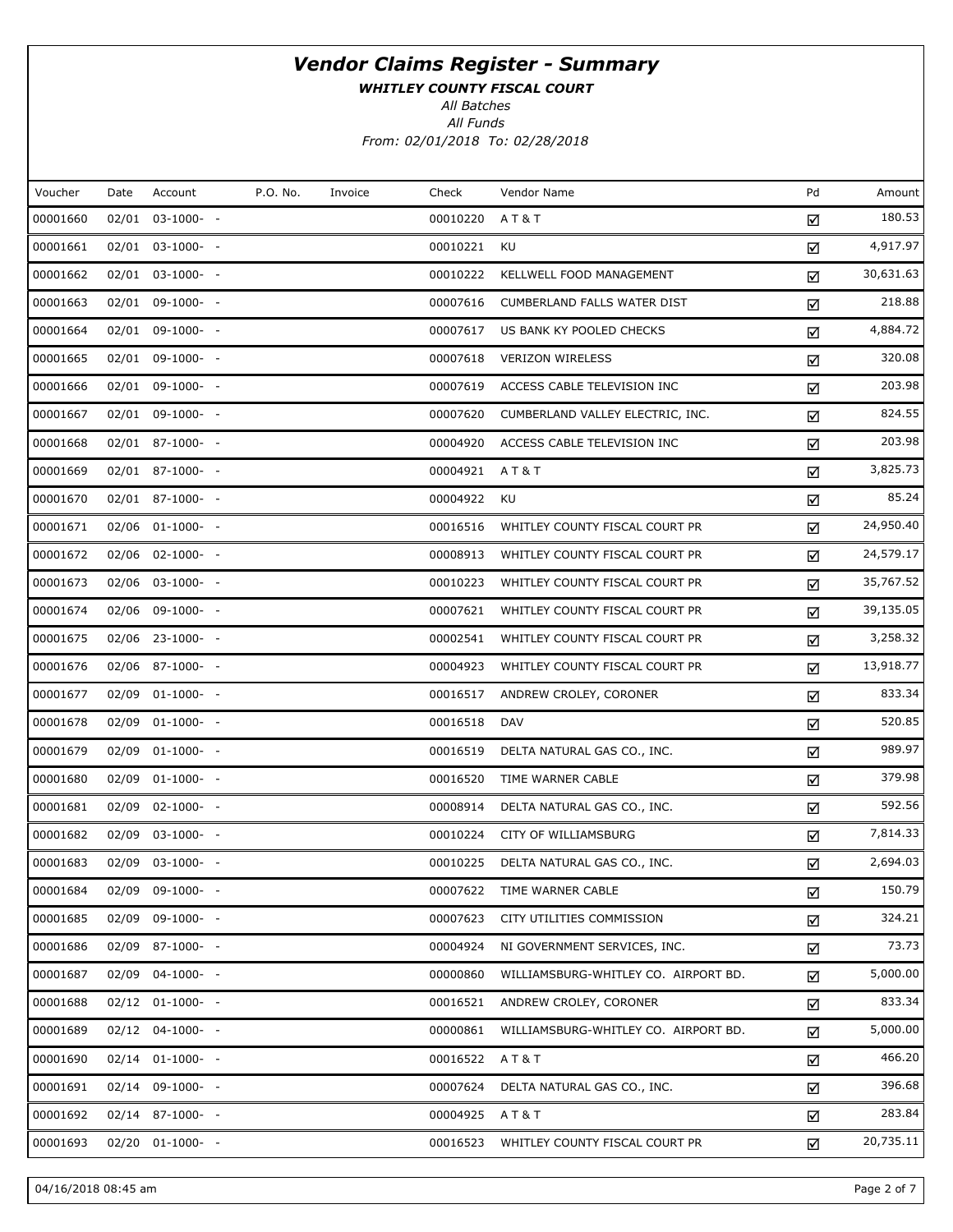WHITLEY COUNTY FISCAL COURT

All Batches

All Funds From: 02/01/2018 To: 02/28/2018

| Voucher  | Date  | Account               | P.O. No. | Invoice | Check    | Vendor Name                         | Pd | Amount     |
|----------|-------|-----------------------|----------|---------|----------|-------------------------------------|----|------------|
| 00001694 | 02/20 | $01-1000-$ -          |          |         | 00016524 | WHITLEY COUNTY FISCAL COURT PR      | ☑  | 26,562.11  |
| 00001695 |       | $02/20$ $02-1000-$ -  |          |         | 00008915 | WHITLEY COUNTY FISCAL COURT PR      | ☑  | 26,119.92  |
| 00001696 |       | $02/20$ $03-1000$ - - |          |         | 00010226 | WHITLEY COUNTY FISCAL COURT PR      | ☑  | 46,386.91  |
| 00001697 |       | 02/20 09-1000- -      |          |         | 00007625 | WHITLEY COUNTY FISCAL COURT PR      | ☑  | 40,359.17  |
| 00001698 |       | 02/20 23-1000- -      |          |         | 00002542 | WHITLEY COUNTY FISCAL COURT PR      | ☑  | 3,299.07   |
| 00001699 |       | 02/20 87-1000- -      |          |         | 00004926 | WHITLEY COUNTY FISCAL COURT PR      | ☑  | 12,494.01  |
| 00001700 |       | $02/17$ 23-1023- -    |          |         | 00001239 | <b>CITY OF CORBIN</b>               | ☑  | 406,897.87 |
| 00001701 |       | $02/17$ 23-1023- -    |          |         | 00001240 | CITY OF WILLIAMSBURG                | ☑  | 244,906.85 |
| 00001702 |       | $02/21$ $01-1000-$ -  |          |         | 00016525 | BARREN RIVER STATE PARK             | ☑  | 334.56     |
| 00001703 |       | $02/21$ $01-1000-$ -  |          |         | 00016526 | BISSELL'S, INC.                     | ☑  | 1,186.07   |
| 00001704 |       | $02/21$ $01-1000-$ -  |          |         | 00016527 | BLUEGRASS/ KESCO INCORPORATED       | ☑  | 580.00     |
| 00001705 |       | $02/21$ $01-1000-$ -  |          |         | 00016528 | <b>BUTCH'S MARKET</b>               | ☑  | 40.00      |
| 00001706 |       | $02/21$ $01-1000-$ -  |          |         | 00016529 | CANADA AUTO PARTS                   | ☑  | 34.73      |
| 00001707 |       | $02/21$ $01-1000-$ -  |          |         | 00016530 | <b>COLONELS MARKET</b>              | ☑  | 48.00      |
| 00001708 |       | $02/21$ $01-1000-$ -  |          |         | 00016531 | <b>COMPUTER CLINC</b>               | ☑  | 22.00      |
| 00001709 |       | $02/21$ $01-1000-$ -  |          |         | 00016532 | DAIRY QUEEN GRILL & CHILL           | ☑  | 60.00      |
| 00001710 |       | $02/21$ $01-1000-$ -  |          |         | 00016533 | D C ELEVATOR COMPANY, INC.          | ☑  | 1,150.00   |
| 00001711 |       | 02/21 01-1000- -      |          |         | 00016534 | ELLISON'S SANITARY SUPPLY CO., INC. | ☑  | 528.73     |
| 00001712 |       | $02/21$ $01-1000-$ -  |          |         | 00016535 | EMCON HOME GUARD, INC.              | ☑  | 710.00     |
| 00001713 |       | 02/21 01-1000- -      |          |         | 00016536 | EVELYN MCCULLAH                     | ☑  | 103.42     |
| 00001714 |       | $02/21$ $01-1000-$ -  |          |         | 00016537 | EVERBANK COMMERICAL FINANCE INC     | ☑  | 446.64     |
| 00001715 |       | 02/21 01-1000- -      |          |         | 00016538 | <b>EZ COUNTRY</b>                   | ☑  | 844.00     |
| 00001716 |       | $02/21$ $01-1000-$ -  |          |         | 00016539 | G & E DRIVE-IN                      | ☑  | 65.00      |
| 00001717 |       | 02/21 01-1000- -      |          |         | 00016540 | GOVERNMENT UTILITIES TECHNOLOGY     | ☑  | 2,157.00   |
| 00001718 |       | $02/21$ $01-1000$ - - |          |         | 00016541 | HARP ENTERPRISES, INC.              | ☑  | 4,000.00   |
| 00001719 |       | $02/21$ $01-1000-$ -  |          |         | 00016542 | HIGHBRIDGE SPRING WATER CO, INC.    | ☑  | 40.35      |
| 00001720 |       | $02/21$ $01-1000-$ -  |          |         | 00016543 | HOMETOWN IGA #57                    | ☑  | 55.72      |
| 00001721 |       | $02/21$ $01-1000-$ -  |          |         | 00016544 | JOHNCO INC                          | ☑  | 27.44      |
| 00001722 |       | $02/21$ $01-1000-$ -  |          |         | 00016545 | K A C O ALL LINES FUND              | ☑  | 21,539.52  |
| 00001723 |       | $02/21$ $01-1000-$ -  |          |         | 00016546 | KACO WORKERS COMPENSATION FUND      | ☑  | 5,026.39   |
| 00001724 |       | $02/21$ $01-1000-$ -  |          |         | 00016547 | <b>KACTFO</b>                       | ☑  | 375.00     |
| 00001725 |       | $02/21$ $01-1000-$ -  |          |         | 00016548 | KENTUCKY STATE TREASURER            | ☑  | 18,890.07  |
| 00001726 |       | $02/21$ $01-1000-$ -  |          |         | 00016549 | MCGREGOR & ASSOCIATES, INC.         | ☑  | 1,550.00   |
| 00001727 |       | $02/21$ $01-1000-$ -  |          |         | 00016550 | NEWTECH SYSTEMS, INC.               | ☑  | 360.00     |

04/16/2018 08:45 am Page 3 of 7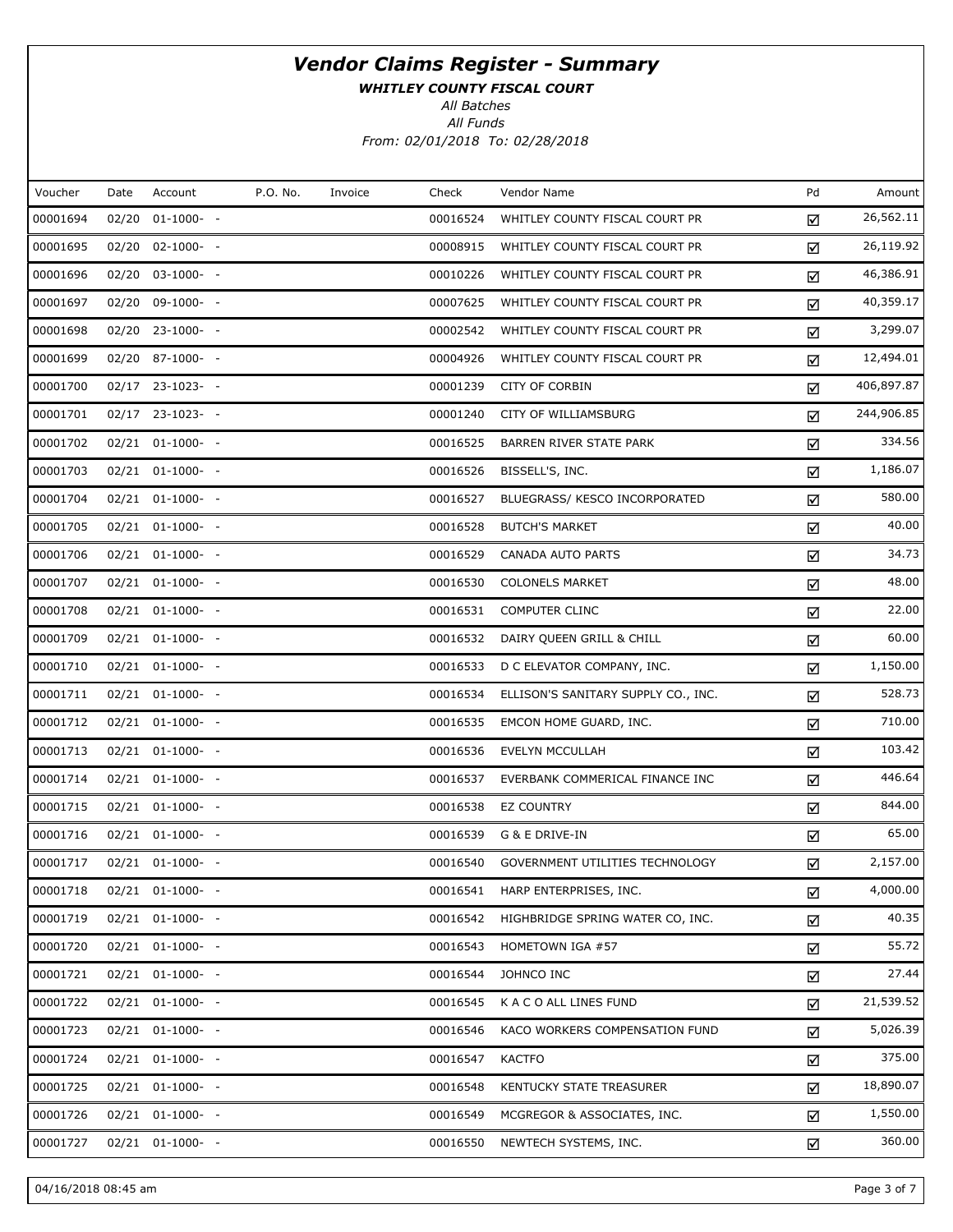WHITLEY COUNTY FISCAL COURT

All Batches

All Funds From: 02/01/2018 To: 02/28/2018

| Voucher  | Date | Account               | P.O. No. | Invoice | Check    | Vendor Name                         | Pd | Amount    |
|----------|------|-----------------------|----------|---------|----------|-------------------------------------|----|-----------|
| 00001728 |      | $02/21$ $01-1000-$ -  |          |         | 00016551 | <b>NEWS JOURNAL</b>                 | ☑  | 822.00    |
| 00001729 |      | $02/21$ $01-1000-$ -  |          |         | 00016552 | PASCUAL R. WHITE JR.                | ☑  | 19.00     |
| 00001730 |      | $02/21$ $01-1000$ - - |          |         | 00016553 | POFF CARTING SERVICE                | ☑  | 685.48    |
| 00001731 |      | $02/21$ $01-1000-$ -  |          |         | 00016554 | POWERS BODY SHOP                    | ☑  | 1,565.68  |
| 00001732 |      | $02/21$ $01-1000$ - - |          |         | 00016555 | PRECISION DUPLICATING SOLUTIONS INC | ☑  | 100.02    |
| 00001733 |      | 02/21 01-1000- -      |          |         | 00016556 | QUALITY CARE AUTO SERVICE           | ☑  | 56.45     |
| 00001734 |      | $02/21$ $01-1000$ - - |          |         | 00016557 | ROBERT G CLARK CONSULTING           | ☑  | 65.00     |
| 00001735 |      | 02/21 01-1000- -      |          |         | 00016558 | WHITLEY COUNTY PVA                  | ☑  | 25,200.00 |
| 00001736 |      | $02/21$ $01-1000-$ -  |          |         | 00016559 | <b>TEKS WORK</b>                    | ☑  | 100.00    |
| 00001737 |      | 02/21 01-1000- -      |          |         | 00016560 | TENNESSEE BOILER REPAIR SERVICE     | ☑  | 1,620.15  |
| 00001738 |      | $02/21$ $01-1000-$ -  |          |         | 00016561 | THE KENTUCKY GAZETTE                | ☑  | 77.00     |
| 00001739 |      | 02/21 01-1000- -      |          |         | 00016562 | TIMES TRIBUNE                       | ☑  | 299.00    |
| 00001740 |      | $02/21$ $01-1000-$ -  |          |         | 00016563 | W D BRYANT & SONS INC.              | ☑  | 581.54    |
| 00001741 |      | $02/21$ $01-1000-$ -  |          |         | 00016564 | WENDY'S OF BOWLING GREEN, INC.      | ☑  | 100.62    |
| 00001742 |      | $02/21$ $01-1000-$ -  |          |         | 00016565 | <b>WEX BANK</b>                     | ☑  | 962.79    |
| 00001743 |      | 02/21 01-1000- -      |          |         | 00016566 | DAV                                 | ☑  | 650.00    |
| 00001744 |      | $02/21$ $01-1000-$ -  |          |         | 00016567 | <b>XEROX CORPORATION</b>            | ☑  | 795.54    |
| 00001745 |      | 02/21 02-1000- -      |          |         | 00008916 | ARAMARK UNIFROM SERVICES            | ☑  | 1,308.20  |
| 00001746 |      | $02/21$ $02-1000-$ -  |          |         | 00008917 | BISSELL'S, INC.                     | ☑  | 76.00     |
| 00001747 |      | 02/21 02-1000- -      |          |         | 00008918 | BRANDEIS MACHINERY & SUPPLY CO.     | ☑  | 2,176.67  |
| 00001748 |      | $02/21$ $02-1000-$ -  |          |         | 00008919 | CANADA AUTO PARTS                   | ☑  | 3,106.92  |
| 00001749 |      | 02/21 02-1000- -      |          |         | 00008920 | <b>CORBIN GARAGE DOORS</b>          | ☑  | 622.50    |
| 00001750 |      | $02/21$ $02-1000-$ -  |          |         | 00008921 | DAVIS SALVAGE INC                   | ☑  | 75.00     |
| 00001751 |      | $02/21$ $02-1000-$ -  |          |         | 00008922 | G & C SUPPLY CO. INC.               | ☑  | 998.89    |
| 00001752 |      | $02/21$ $02-1000-$ -  |          |         | 00008923 | HIGHBRIDGE SPRING WATER CO, INC.    | ☑  | 143.50    |
| 00001753 |      | $02/21$ $02-1000$ - - |          |         | 00008924 | HINKLE CONTRACTING COMPANY LLC      | ☑  | 17,251.26 |
| 00001754 |      | $02/21$ $02-1000-$ -  |          |         | 00008925 | <b>HOLSTON GASES</b>                | ☑  | 84.65     |
| 00001755 |      | $02/21$ $02-1000$ - - |          |         | 00008926 | HOMETOWN IGA #57                    | ☑  | 26.02     |
| 00001756 |      | $02/21$ $02-1000$ - - |          |         | 00008927 | JOHNNY WHEELS OF WILLIAMSBURG, INC  | ☑  | 738.00    |
| 00001757 |      | $02/21$ $02-1000$ - - |          |         | 00008928 | K A C O ALL LINES FUND              | ☑  | 4,147.15  |
| 00001758 |      | $02/21$ $02-1000$ - - |          |         | 00008929 | KACO WORKERS COMPENSATION FUND      | ☑  | 6,168.68  |
| 00001759 |      | $02/21$ $02-1000$ - - |          |         | 00008930 | <b>KENWAY DISTRIBUTORS</b>          | ☑  | 495.80    |
| 00001760 |      | $02/21$ $02-1000$ - - |          |         | 00008931 | KIMBELL MIDWEST                     | ☑  | 524.77    |
| 00001761 |      | $02/21$ $02-1000-$ -  |          |         | 00008932 | LYKINS OIL COMPANY                  | ☑  | 9,066.55  |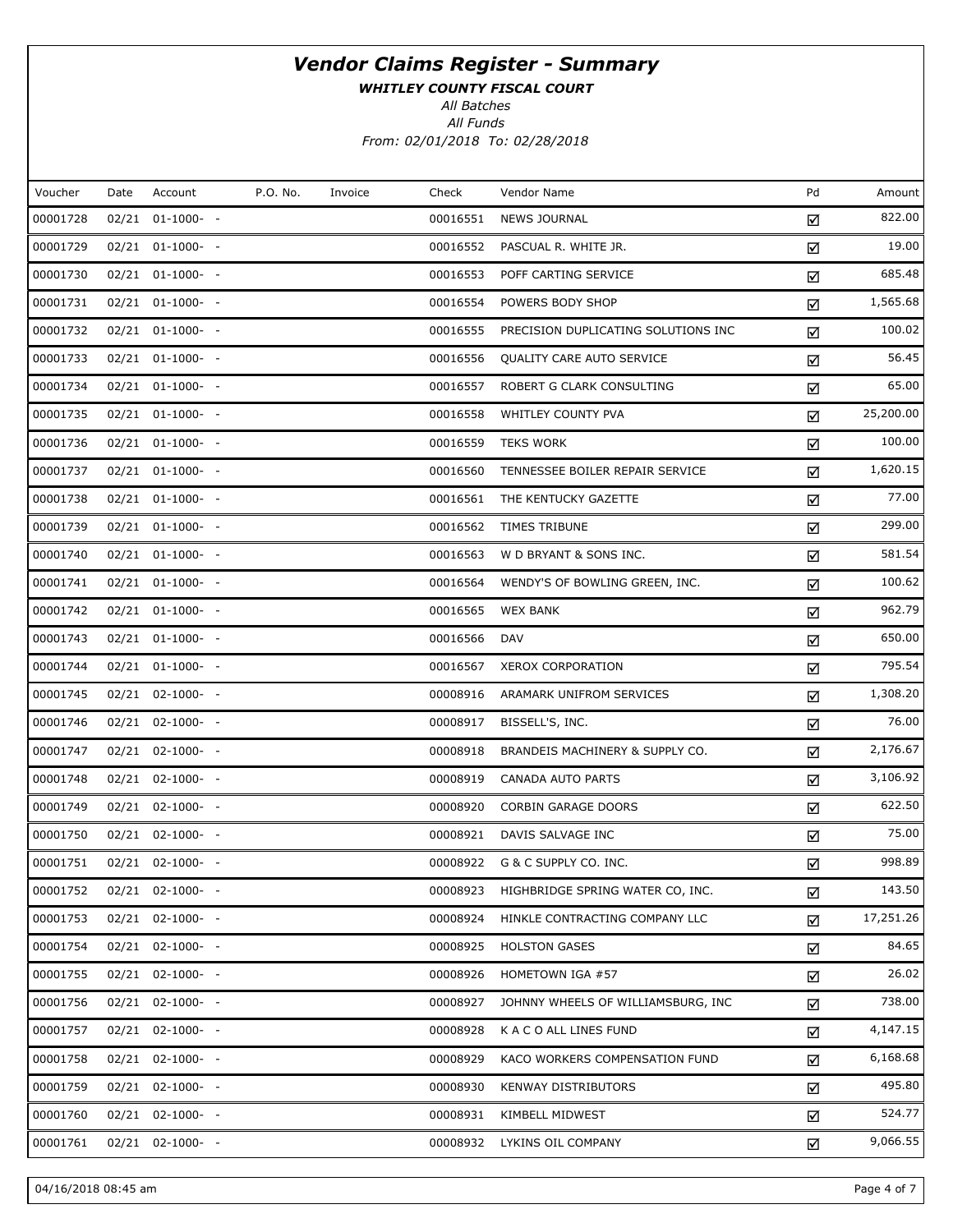WHITLEY COUNTY FISCAL COURT

All Batches

All Funds From: 02/01/2018 To: 02/28/2018

| Voucher  | Date | Account               | P.O. No. | Invoice | Check    | Vendor Name                      | Pd | Amount    |
|----------|------|-----------------------|----------|---------|----------|----------------------------------|----|-----------|
| 00001762 |      | 02/21 02-1000- -      |          |         | 00008933 | <b>OWENS AUTO PARTS</b>          | ☑  | 751.25    |
| 00001763 |      | 02/21 02-1000- -      |          |         | 00008934 | QUALITY CARE AUTO SERVICE        | ☑  | 72.92     |
| 00001764 |      | 02/21 02-1000- -      |          |         | 00008935 | W D BRYANT & SONS INC.           | ☑  | 1,023.74  |
| 00001765 |      | 02/21 02-1000- -      |          |         | 00008936 | <b>WEX BANK</b>                  | ☑  | 1,160.13  |
| 00001766 |      | 02/21 02-1000- -      |          |         | 00008937 | WHAYNE SUPPLY COMPANY            | ☑  | 2,962.11  |
| 00001767 |      | 02/21 03-1000- -      |          |         | 00010227 | <b>BEST TERMITE &amp; PEST</b>   | ☑  | 120.00    |
| 00001768 |      | 02/21 03-1000- -      |          |         | 00010228 | BISSELL'S, INC.                  | ☑  | 238.79    |
| 00001769 |      | 02/21 03-1000- -      |          |         | 00010229 | <b>BROCK MCVEY</b>               | ☑  | 1,771.16  |
| 00001770 |      | 02/21 03-1000- -      |          |         | 00010230 | CANADA AUTO PARTS                | ☑  | 81.11     |
| 00001771 |      | 02/21 03-1000- -      |          |         | 00010231 | <b>COLONELS MARKET</b>           | ☑  | 108.00    |
| 00001772 |      | $02/21$ $03-1000-$ -  |          |         | 00010232 | <b>COMPUTER CLINC</b>            | ☑  | 75.00     |
| 00001773 |      | 02/21 03-1000- -      |          |         | 00010233 | CRAFTMASTER HARDWARE CO, INC.    | ☑  | 723.90    |
| 00001774 |      | $02/21$ $03-1000-$ -  |          |         | 00010234 | DAIRY QUEEN GRILL & CHILL        | ☑  | 74.75     |
| 00001775 |      | 02/21 03-1000- -      |          |         | 00010235 | DUGGERS SEPTIC CLEANING          | ☑  | 200.00    |
| 00001776 |      | 02/21 03-1000- -      |          |         | 00010236 | EUBANKS ELECTRICAL SUPPLY, INC.  | ☑  | 606.29    |
| 00001777 |      | 02/21 03-1000- -      |          |         | 00010237 | FIRST NATIONAL BANK              | ☑  | 2,232.87  |
| 00001778 |      | 02/21 03-1000- -      |          |         | 00010238 | G & E DRIVE-IN                   | ☑  | 115.00    |
| 00001779 |      | 02/21 03-1000- -      |          |         | 00010239 | GALLS, INC                       | ☑  | 693.17    |
| 00001780 |      | 02/21 03-1000- -      |          |         | 00010240 | GREAT AMERICA FINANCIAL SERVICES | ☑  | 197.97    |
| 00001781 |      | 02/21 03-1000- -      |          |         | 00010241 | <b>HARDEE'S</b>                  | ☑  | 95.00     |
| 00001782 |      | $02/21$ $03-1000-$ -  |          |         | 00010242 | HAZARD FIRE & SAFETY CO LLC      | ☑  | 160.00    |
| 00001783 |      | 02/21 03-1000- -      |          |         | 00010243 | HIGHBRIDGE SPRING WATER CO, INC. | ☑  | 49.20     |
| 00001784 |      | $02/21$ $03-1000$ - - |          |         | 00010244 | HOMETOWN IGA #57                 | ☑  | 482.36    |
| 00001785 |      | 02/21 03-1000- -      |          |         | 00010245 | K A C O ALL LINES FUND           | ☑  | 13,139.49 |
| 00001786 |      | 02/21 03-1000- -      |          |         | 00010246 | KACO WORKERS COMPENSATION FUND   | ☑  | 3,579.65  |
| 00001787 |      | 02/21 03-1000- -      |          |         | 00010247 | KENTUCKY JAILERS ASSOCIATION     | ☑  | 825.00    |
| 00001788 |      | 02/21 03-1000- -      |          |         | 00010248 | LAUREL COUNTY FISCAL COURT       | ☑  | 2,958.60  |
| 00001789 |      | 02/21 03-1000- -      |          |         | 00010249 | <b>NORVEX SUPPLY</b>             | ☑  | 2,947.94  |
| 00001790 |      | 02/21 03-1000- -      |          |         | 00010250 | PREFERRED LAB SERVICE            | ☑  | 180.00    |
| 00001791 |      | 02/21 03-1000- -      |          |         | 00010251 | <b>QUALITY CARE AUTO SERVICE</b> | ☑  | 964.51    |
| 00001792 |      | 02/21 03-1000- -      |          |         | 00010252 | SGT JOES                         | ☑  | 4,398.00  |
| 00001793 |      | 02/21 03-1000- -      |          |         | 00010253 | SOUTHERN HEALTH PARTNERS         | ☑  | 1,757.70  |
| 00001794 |      | 02/21 03-1000- -      |          |         | 00010254 | SUPPLY WORKS                     | ☑  | 89.33     |
| 00001795 |      | 02/21 03-1000- -      |          |         |          | 00010255 THE HOSE HOUSE, INC.    | ☑  | 19.44     |
|          |      |                       |          |         |          |                                  |    |           |

04/16/2018 08:45 am Page 5 of 7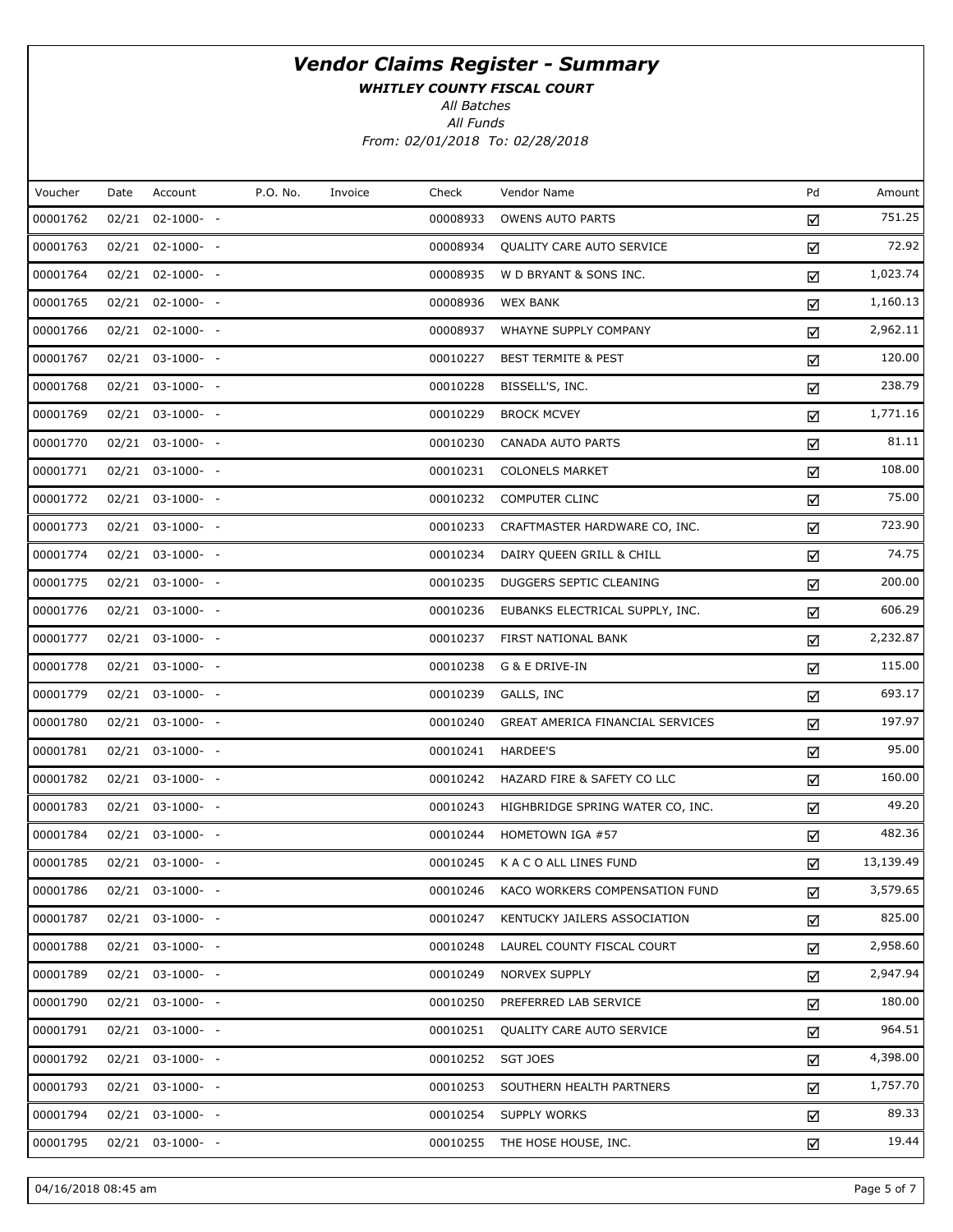WHITLEY COUNTY FISCAL COURT

All Batches

All Funds From: 02/01/2018 To: 02/28/2018

| Voucher  | Date | Account               | P.O. No. | Invoice | Check    | Vendor Name                         | Pd | Amount    |
|----------|------|-----------------------|----------|---------|----------|-------------------------------------|----|-----------|
| 00001796 |      | 02/21 03-1000- -      |          |         | 00010256 | THERMAL EQUIPMENT SERVICE CO.       | ☑  | 514.80    |
| 00001797 |      | 02/21 03-1000- -      |          |         | 00010257 | TIME KEEPING SYSTEMS                | ☑  | 286.98    |
| 00001798 |      | $02/21$ $03-1000$ - - |          |         | 00010258 | <b>TIMOTHY CHAPPELL</b>             | ☑  | 42.48     |
| 00001799 |      | 02/21 03-1000- -      |          |         | 00010259 | <b>TRAVIS INMAN</b>                 | ☑  | 52.57     |
| 00001800 |      | $02/21$ $03-1000$ - - |          |         | 00010260 | W D BRYANT & SONS INC.              | ☑  | 156.13    |
| 00001801 |      | 02/21 03-1000- -      |          |         | 00010261 | WENDY'S OF BOWLING GREEN, INC.      | ☑  | 93.95     |
| 00001802 |      | $02/21$ $03-1000-$ -  |          |         | 00010262 | <b>WEX BANK</b>                     | ☑  | 2,236.61  |
| 00001803 |      | 02/21 09-1000- -      |          |         | 00007626 | 911 BILLING SERVICE                 | ☑  | 13,859.70 |
| 00001804 |      | 02/21 09-1000- -      |          |         | 00007627 | <b>ALBERT JACKSON</b>               | ☑  | 100.00    |
| 00001805 |      | 02/21 09-1000- -      |          |         | 00007628 | BISSELL'S, INC.                     | ☑  | 76.00     |
| 00001806 |      | 02/21 09-1000- -      |          |         | 00007629 | BOUND TREE MEDICAL, LLC             | ☑  | 6,689.97  |
| 00001807 |      | 02/21 09-1000- -      |          |         | 00007630 | BURGAN HEATING AND COOLING          | ☑  | 75.00     |
| 00001808 |      | 02/21 09-1000- -      |          |         | 00007631 | <b>CANADA AUTO PARTS</b>            | ☑  | 450.14    |
| 00001809 |      | 02/21 09-1000- -      |          |         | 00007632 | CENTRAL KENTUCKY LOCKSMITHING       | ☑  | 1,205.00  |
| 00001810 |      | $02/21$ 09-1000- -    |          |         | 00007633 | <b>COMPUTER CLINC</b>               | ☑  | 275.00    |
| 00001811 |      | 02/21 09-1000- -      |          |         | 00007634 | <b>CORBIN GARAGE DOORS</b>          | ☑  | 215.00    |
| 00001812 |      | 02/21 09-1000- -      |          |         | 00007635 | ENVIRONMENTAL WASTE SYSTEMS, LLC    | ☑  | 350.00    |
| 00001813 |      | 02/21 09-1000- -      |          |         | 00007636 | EVERBANK COMMERICAL FINANCE INC     | ☑  | 111.66    |
| 00001814 |      | 02/21 09-1000- -      |          |         | 00007637 | FLEETMATICS USA, LLC                | ☑  | 300.00    |
| 00001815 |      | 02/21 09-1000- -      |          |         | 00007638 | HIGHBRIDGE SPRING WATER CO, INC.    | ☑  | 47.35     |
| 00001816 |      | 02/21 09-1000- -      |          |         | 00007639 | <b>HOLSTON GASES</b>                | ☑  | 3,157.78  |
| 00001817 |      | 02/21 09-1000- -      |          |         | 00007640 | JOHNNY WHEELS OF WILLIAMSBURG, INC  | ☑  | 2,502.42  |
| 00001818 |      | 02/21 09-1000- -      |          |         | 00007641 | K A C O ALL LINES FUND              | ☑  | 4,458.66  |
| 00001819 |      | 02/21 09-1000- -      |          |         | 00007642 | KACO WORKERS COMPENSATION FUND      | ☑  | 15,143.04 |
| 00001820 |      | 02/21 09-1000- -      |          |         | 00007643 | LONDON RADIO SERVICE                | ☑  | 237.75    |
| 00001821 |      | $02/21$ 09-1000- -    |          |         | 00007644 | LYKINS OIL COMPANY                  | ☑  | 5,498.42  |
| 00001822 |      | 02/21 09-1000- -      |          |         | 00007645 | MOHAWK MEDICAL, INC                 | ☑  | 1,825.07  |
| 00001823 |      | $02/21$ 09-1000- -    |          |         | 00007646 | NORVEX SUPPLY                       | ☑  | 108.80    |
| 00001824 |      | 02/21 09-1000- -      |          |         | 00007647 | PRECISION DUPLICATING SOLUTIONS INC | ☑  | 64.13     |
| 00001825 |      | $02/21$ 09-1000- -    |          |         | 00007648 | PREFERRED LAB SERVICE               | ☑  | 900.00    |
| 00001826 |      | 02/21 09-1000- -      |          |         | 00007649 | SOUTH KY TRUCK SERVICE, LLC         | ☑  | 1,200.11  |
| 00001827 |      | $02/21$ 09-1000- -    |          |         | 00007650 | <b>TABITHA PFOUTZ</b>               | ☑  | 15.31     |
| 00001828 |      | 02/21 09-1000- -      |          |         | 00007651 | TOMMY'S TOWING                      | ☑  | 125.00    |
| 00001829 |      | 02/21 09-1000- -      |          |         | 00007652 | ULINE                               | ☑  | 336.13    |
|          |      |                       |          |         |          |                                     |    |           |